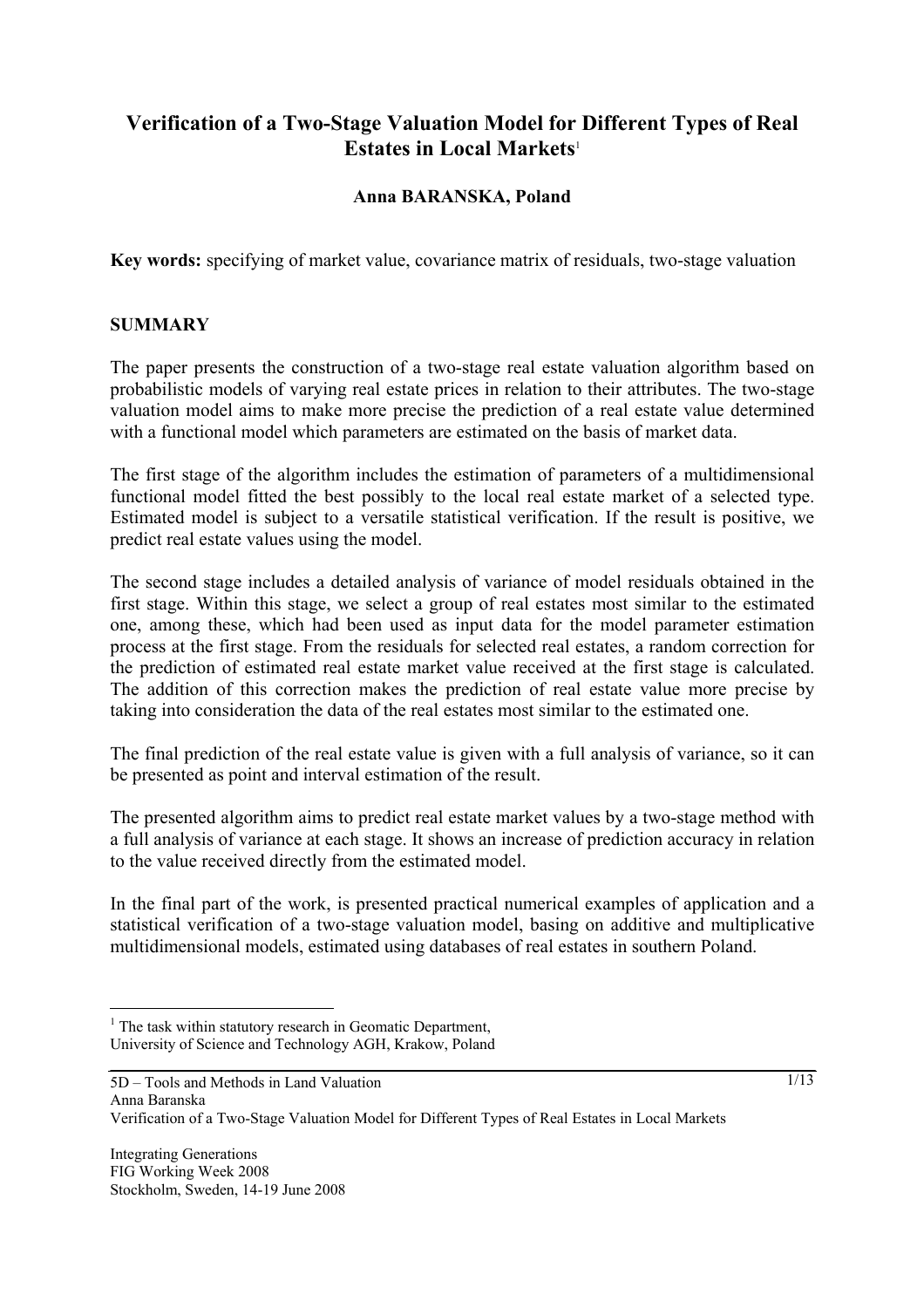**Słowa kluczowe:** doprecyzowanie wartości rynkowej, macierz kowariancji odchyłek losowych, dwuetapowa wycena

#### **STRESZCZENIE**

 W artykule zaprezentowano konstrukcję dwuetapowego algorytmu wyceny nieruchomości, opartego na probabilistycznych modelach zmienności cen nieruchomości względem ich cech charakterystycznych (atrybutów). Dwuetapowy model wyceny ma na celu doprecyzowanie prognozy wartości rynkowej nieruchomości uzyskanej na podstawie modelu funkcyjnego, którego parametry są szacowane na podstawie danych rynkowych.

 Pierwszy etap algorytmu obejmuje estymację parametrów wielowymiarowego modelu funkcyjnego, dopasowanego możliwie najlepiej do lokalnego rynku nieruchomości wybranego typu. Wyestymowany model podlega wszechstronnej weryfikacji statystycznej. Po jej pozytywnym wyniku, prognozujemy wartości nieruchomości na podstawie modelu.

Etap drugi obejmuje szczegółową analizę wariancji odchyłek losowych modelu, uzyskanych w etapie pierwszym. W ramach tego etapu, przy pomocy różnych algorytmów jakościowych, wybierana jest grupa nieruchomości najbardziej podobnych do wycenianej, spośród tych, które posłużyły za dane wejściowe do procesu estymacji parametrów modelu w etapie pierwszym. Z odchyłek losowych dla wybranych nieruchomości jest obliczana poprawka losowa, o którą zostanie poprawiona prognoza rynkowej wartości nieruchomości wycenianej, uzyskana z etapu pierwszego. Poprzez dodanie w/w poprawki następuje doprecyzowanie predykcji wartości nieruchomości z uwagi na uwzględnienie informacji o nieruchomościach najbardziej podobnych do wycenianej.

 Ostateczna prognoza wartości rynkowej nieruchomości podana jest z pełną analizą wariancji, a zatem może być przedstawiona w formie punktowego i przedziałowego oszacowania wyniku.

 Zaprezentowany algorytm ma na celu dochodzenie do prognozy wartości rynkowej nieruchomości, na drodze dwustopniowego jej urealniania, wraz z pełną analizą wariancji na każdym etapie. Pokazuje on zwiększenie dokładności ostatecznej prognozy w stosunku do wartości uzyskanej wprost z wyestymowanego modelu.

 W końcowej części pracy zostały przedstawione praktyczne przykłady liczbowe zastosowania i statystycznej weryfikacji dwuetapowego modelu wyceny, oparte na addytywnych oraz multiplikatywnych wielowymiarowych modelach, wyestymowanych na podstawie trzech baz danych o nieruchomościach z terenów Polski południowej.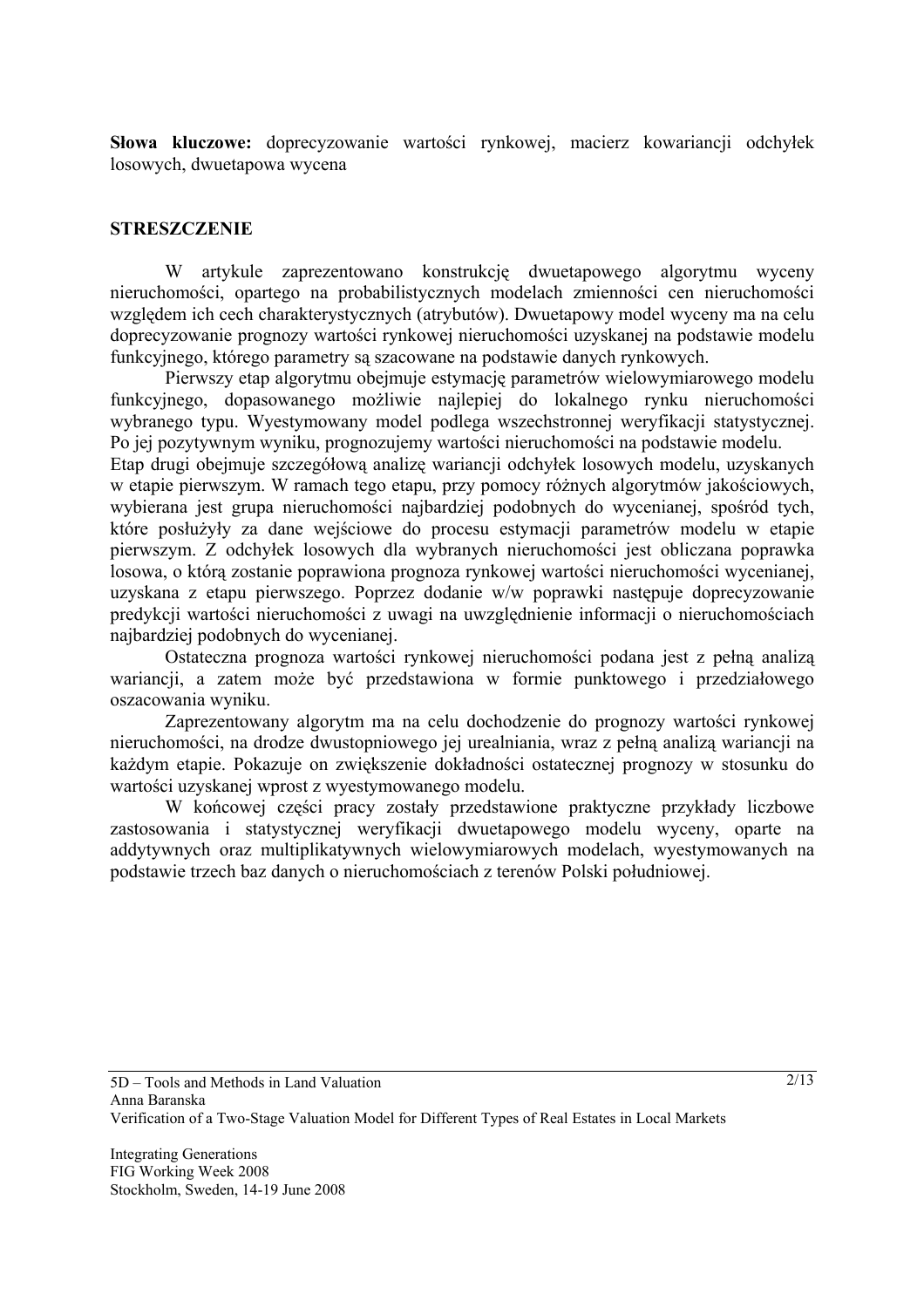# **Verification of a Two-Stage Valuation Model for Different Types of Real Estates in Local Markets**<sup>2</sup>

## **Anna BARANSKA, Poland**

## **1. INTRODUCTION**

The process of determining market or cadastral value of a real estate includes nowadays the application of more or less complicated algorithms usually basing on a relatively small number of market data. Even when the number of market data is important and allows to estimate the parameters of multidimensional functional models, achieved in such a way model value of the valuated real estate constitutes at the same time the prediction of its value. Considering a large diversification of input data, such prediction is charged with a considerable standard deviation, which reduces its reliability.

Another method used in practice, to determine the market value is based on a more coherent market database, which implies that the number of data is very considerably restrained. In such a situation, there is no possibility to estimate the accuracy of the final prediction. Even when we succeed to get statistically more accurate estimation of the predicted value, we still have doubts if the result is representative in relation to the whole analysed market of real estates.

Consequently, the proposed two-stage model for determining a real estate value seems to be an optimal solution. It satisfies the condition that input data used at the first stage are representative in consideration of their review character and large number and, at the same time, allows at the second stage, to precise a real estate model value by correcting it on the basis of the parameters obtained from a coherent, strongly confined database having features very close to the valuation object.

# **2. TESTED VALUATION MODELS**

## **2.1. Additive model**

$$
w = a_0 + \sum_{k=1}^{m} g_k(X_k)
$$
 (1)

where:

 $\overline{a}$ 

 $w$  – unit price or value of real estate,

- $X_k$  value of attribute *k* for real estate,
- $g_k$  function of real estate price attribute *k* relation,
- $a_0$  constant in the model (unit value of a real estate, for zero of all attributes).

Anna Baranska Verification of a Two-Stage Valuation Model for Different Types of Real Estates in Local Markets

Integrating Generations FIG Working Week 2008 Stockholm, Sweden, 14-19 June 2008

5D – Tools and Methods in Land Valuation

 $\frac{3}{13}$ 

 $2^2$  The task within statutory research in Geomatic Department, University of Science and Technology AGH, Krakow, Poland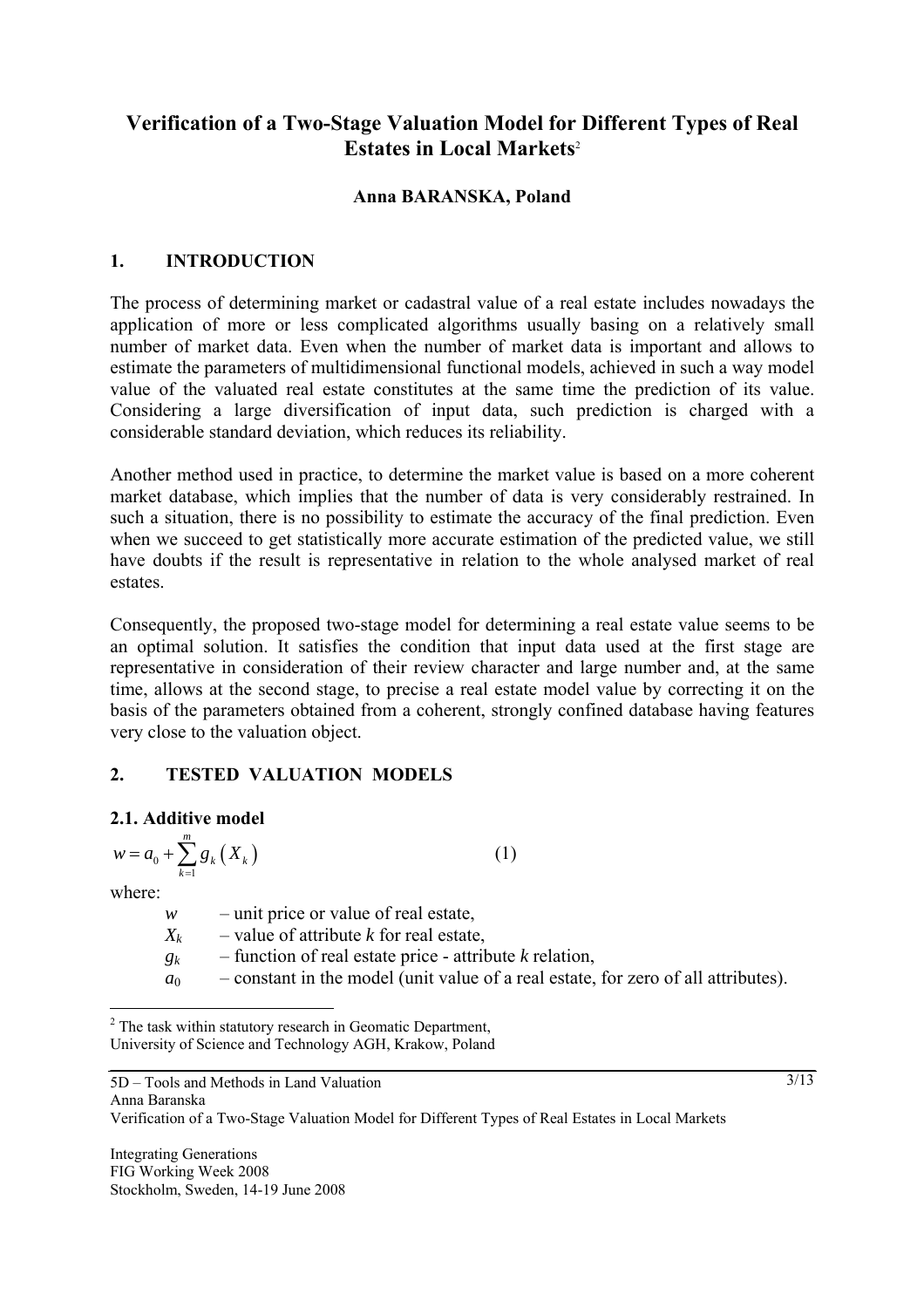First of all, we will consider a special case of a system of equations in form (1), which is a linear multiple regression (linear non-only by parameters, but also by independent variables):

$$
w = a_0 + \sum_{k=1}^{m} X_k \cdot a_k \tag{2}
$$

The expression (2) may be written as a matrix:

$$
[W] = [X] \cdot [a] \tag{3}
$$

where:

 $\overline{\phantom{a}}$  $\overline{\phantom{a}}$  $\overline{\phantom{a}}$  $\overline{\phantom{a}}$ ⎦ ⎤  $\mathsf{I}$  $\mathsf{L}$  $\mathsf{L}$ ⎣  $\mathsf{L}$ = *wn w w*  $W = \begin{pmatrix} w_2 \\ \vdots \end{pmatrix}$ 1 – vector of dependent random variable (real estate values),  $\overline{\phantom{a}}$  $\overline{\phantom{a}}$  $\overline{\phantom{a}}$  $\overline{\phantom{a}}$ ⎦  $\overline{\phantom{a}}$  $\mathsf{I}$  $\mathsf{L}$  $\mathsf{L}$  $\mathsf{L}$ ⎣  $\mathsf{L}$ = *n n*  $\lambda$ <sub>*nm*</sub> *m m*  $x_{n1}$   $\cdots$  *x*  $x_{21}$   $\cdots$  *x*  $x_{11}$   $\cdots$   $x$ *X*  $\ddots$  $\mathcal{O}(\mathcal{O}(\log n))$  $\ddots$  $\ddots$ 1 21  $\cdots$   $\lambda_2$ 11  $\mathcal{M}_1$ 1 1 1 – matrix containing ones and independent variables (attributes),  $\overline{\phantom{a}}$  $\overline{\phantom{a}}$  $\overline{\phantom{a}}$  $\overline{\phantom{a}}$ ⎦ ⎤  $\mathsf{L}$  $\mathsf{L}$  $\mathsf{L}$  $\mathsf{L}$ ⎣  $\mathsf{L}$ = *am a a*  $a = \begin{pmatrix} a_1 \\ a_2 \end{pmatrix}$ 0 – vector of multiple linear regression parameters.

In the general structure of an additive model (1), we will find polynomials of different degrees as functions *g*. Thus, developing the model (1), we have:

$$
w = a_0 + \sum_{k=1}^{m} (a_{k_1} \cdot X_k + a_{k_2} \cdot X_k^2 + \dots + a_{k_{n_k}} \cdot X_k^{n_k})
$$
(4)

where:

*m* – number of attributes considered in the model,

 $n_k$  – degree of polynomial for *k*-th attribute.

At polynomial forms of the function *g*, the whole model maintains the linearity in relation to the parameters. Therefore, the estimation of the model parameters may be done the same way as in the case of multiple regression. The matrix *X* takes on the form:

|  |  |  |  |  |  |  | $\begin{vmatrix} 1 & x_{11} & x_{11}^2 & \cdots & x_{11}^{n_1} & x_{12} & x_{12}^2 & \cdots & x_{12}^{n_2} & \cdots & x_{1m} & x_{1m}^2 & \cdots & x_{1m}^{n_m} \end{vmatrix}$                                                                                                                           |                                                                                          |
|--|--|--|--|--|--|--|----------------------------------------------------------------------------------------------------------------------------------------------------------------------------------------------------------------------------------------------------------------------------------------------------------|------------------------------------------------------------------------------------------|
|  |  |  |  |  |  |  |                                                                                                                                                                                                                                                                                                          |                                                                                          |
|  |  |  |  |  |  |  | $X = \begin{bmatrix} 1 & x_{21} & x_{21}^2 & \cdots & x_{21}^{n_1} & x_{22} & x_{22}^2 & \cdots & x_{22}^{n_2} & \cdots & x_{2m} & x_{2m}^2 & \cdots & x_{2m}^{n_m} \\ \vdots & \vdots & \vdots & \ddots & \vdots & \vdots & \ddots & \vdots & \ddots & \vdots & \vdots & \ddots & \vdots \end{bmatrix}$ |                                                                                          |
|  |  |  |  |  |  |  | $\begin{bmatrix} 1 & x_{n1} & x_{n1}^2 & \cdots & x_{n1}^{n_1} & x_{n2} & \cdots & x_{n2}^{n_2} & \cdots & x_{nm} & x_{nm}^2 & \cdots & x_{nm}^{n_m} \end{bmatrix}$                                                                                                                                      |                                                                                          |
|  |  |  |  |  |  |  |                                                                                                                                                                                                                                                                                                          | In table 2, in section 5.2, are presented results of estimation for the following model: |

5D – Tools and Methods in Land Valuation

Anna Baranska

Verification of a Two-Stage Valuation Model for Different Types of Real Estates in Local Markets

Integrating Generations FIG Working Week 2008 Stockholm, Sweden, 14-19 June 2008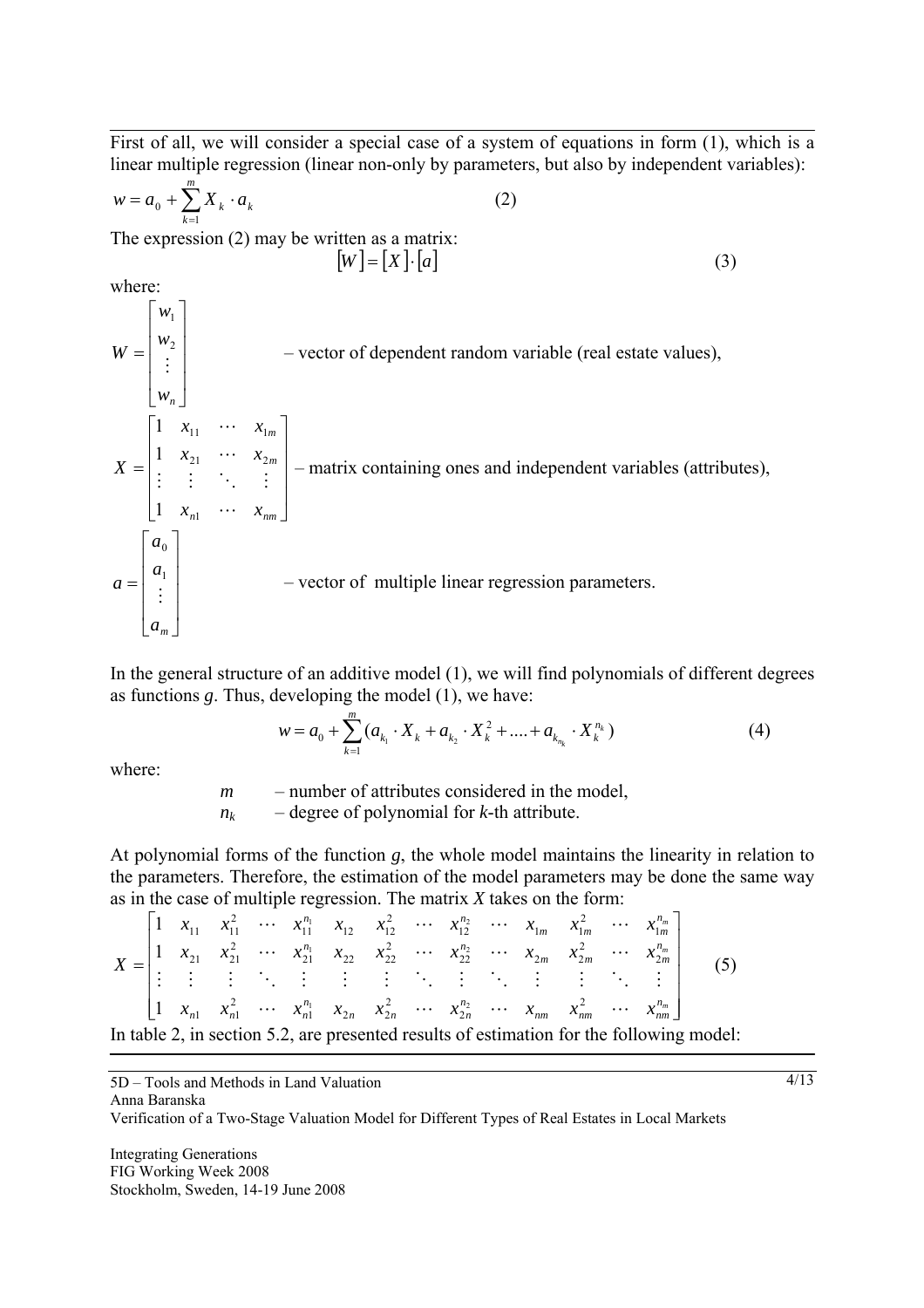$w = a_0 + a_{1_1} \cdot X_1 + a_{2_2} \cdot X_2^2 + a_{3_1} \cdot X_3 + a_{4_1} \cdot X_4 + a_{5_1} \cdot X_5 + a_{6_1} \cdot X_6 + a_{6_2} \cdot X_6^2 + a_{7_1} \cdot X_7$  (5a) where  $X_i$  are describing the following attributes of agricultural real estates:  $X_1$  – data of transaction,  $X_2$  – the shape of a lot,  $X_3$  – the lot development, *X*4 – designation of a lot,  $X_5$  – topography of a lot,  $X_6$  – law restrictions concerning a lot,  $X_7$  – lot area.

#### **2.2. Multiplicative model**

 $w = a_0 \cdot a_1^{x_1} \cdot a_2^{x_2} \cdot ... \cdot a_m^{x_m}$  (6)

where:

 *w* – unit price or value of a real estate,  $x_1, x_2, ..., x_m$  – attributes of real estates, *aj* – estimated model parameters,  $a_0$  – constant in the model (unit value of a real estate, for zero of all attributes).

Estimation of parameters of both valuation model forms can be done by the least squares method. A detailed estimation algorithm provided with the accuracy analysis and the description of statistical methods to verify estimated model is presented in ref. [5].

## **3. ISOLATING THE SYSTEMATIC FACTOR AND THE RANDOM COMPONENT OF THE MODEL**

Estimated valuation model leads to isolating its systematic factor from unit prices of real estates. They are predicted values of real estate prices *W* determined using the model. Differences between real market prices assembled in database *C* and model values *W* are model residuals:

 $[\delta] = [C] - [W]$  (7) where:

 $\lceil \delta \rceil$  – valuation model residuals,

 $[C]$  – vector of real estate prices in data base,

 $\overline{[W]}$  – vector of real estate model prices.

To each systematic factor corresponds a set of model random residuals  $\delta$  having the inaccuracy characteristics contained in its covariance matrix  $Cov[\delta]$ :

$$
[\delta] = [C] - [X] \cdot [X]^+ \cdot [C] = [I - X \cdot X^+] \cdot [C]
$$
\n
$$
Cov[\delta] = \sigma_0^2 \cdot [I - X \cdot (X^T \cdot X)]^{-1} \cdot X^T
$$
\n(9)

5D – Tools and Methods in Land Valuation

Anna Baranska

Verification of a Two-Stage Valuation Model for Different Types of Real Estates in Local Markets

Integrating Generations FIG Working Week 2008 Stockholm, Sweden, 14-19 June 2008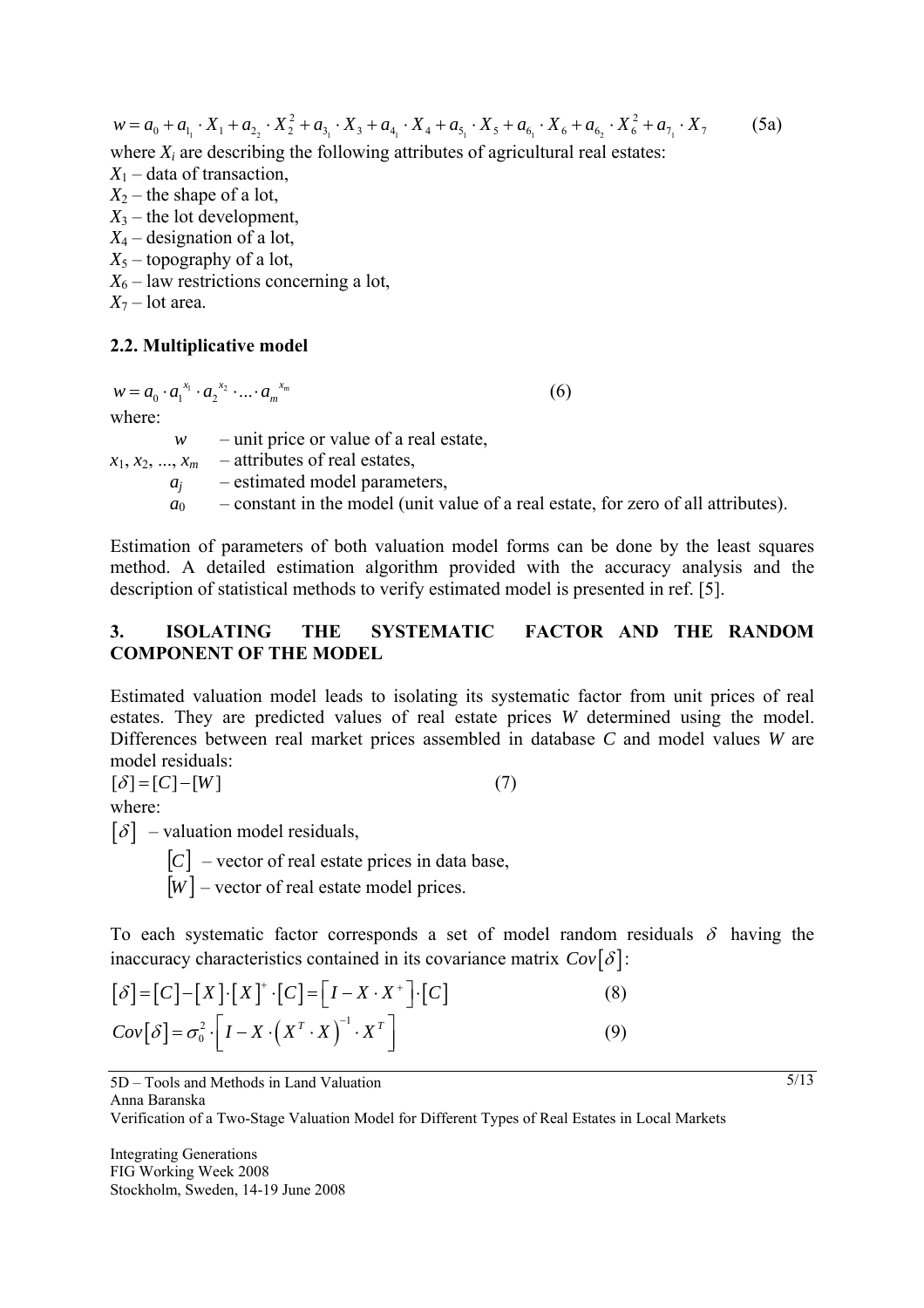where:

 $X^+$  – pseudo-inverse of matrix  $X$ ,

 $\sigma_0^2$  – model residual variance.

From the residuals for selected real estates and from their covariance matrix, a random correction for the prediction of estimated real estate market value is calculated.

# **4. PREDICTION OF REAL ESTATE MARKET VALUE**

# **4.1. Point estimation of real estate model value**

Basing on the parameters of a selected model and on the attributes of an estimated real estate, we determine its model value  $w<sub>M</sub>$  with full accuracy analysis. The analysed real estate value determined in such a way, being a prediction of estimated model, can be its probable market value. In the case of an additive model in multiple regression form, the prediction of value of real estate selected from a given market, is performed according to the following formula:  $w_M = \begin{bmatrix} 1 & x_1 & x_2 & \dots & x_m \end{bmatrix} \cdot \hat{a}$  (10) where:  $\begin{bmatrix} 1 & x_1 & x_2 & ... & x_m \end{bmatrix}$  – vector of values of estimated real estate attributes,  $\hat{a}$  – vector of estimated model parameters.

The accuracy of such a prediction is evaluated by its variance expressed by formula:  $\sigma^2(w_M) = \begin{bmatrix} 1 & x_1 & x_2 & \dots & x_m \end{bmatrix} \cdot Cov(\hat{a}) \cdot \begin{bmatrix} 1 & x_1 & x_2 & \dots & x_m \end{bmatrix}^T$  (11) where:  $Cov(\hat{a})$  – covariance matrix of vector model parameters.

# **4.2. Selection of real estates most similar**

Applying a selected qualitative method, from the database used to estimate model parameters, we choose the group of *k* real estates most similar to the estimated one. Examples of qualitative methods applicable to this task are presented in ref. [4].

# **4.3. Correction (making real) of real estate model value**

From the vector random component we isolate residuals  $\delta_i$ , corresponding to selected most similar real estates, and from the residuals covariance matrix – a sub-matrix  $Cov[\delta_{w}]$  having  $(k \times k)$  dimensions and containing elements that correspond to the isolated residuals.

From the systematic model we have determined the real estate model market value  $w_M$  (10) with its standard deviation  $\sigma(w_M)$  (11). Then, from the random model we estimate the market value of the real estate random component:

$$
w_L = \left[ \underline{1} \cdot P \cdot \underline{1}^T \right]^{-1} \cdot \left[ \underline{1} \cdot P \right] \cdot \left[ \delta_w \right] \tag{12}
$$

6/13

5D – Tools and Methods in Land Valuation Anna Baranska Verification of a Two-Stage Valuation Model for Different Types of Real Estates in Local Markets

Integrating Generations FIG Working Week 2008 Stockholm, Sweden, 14-19 June 2008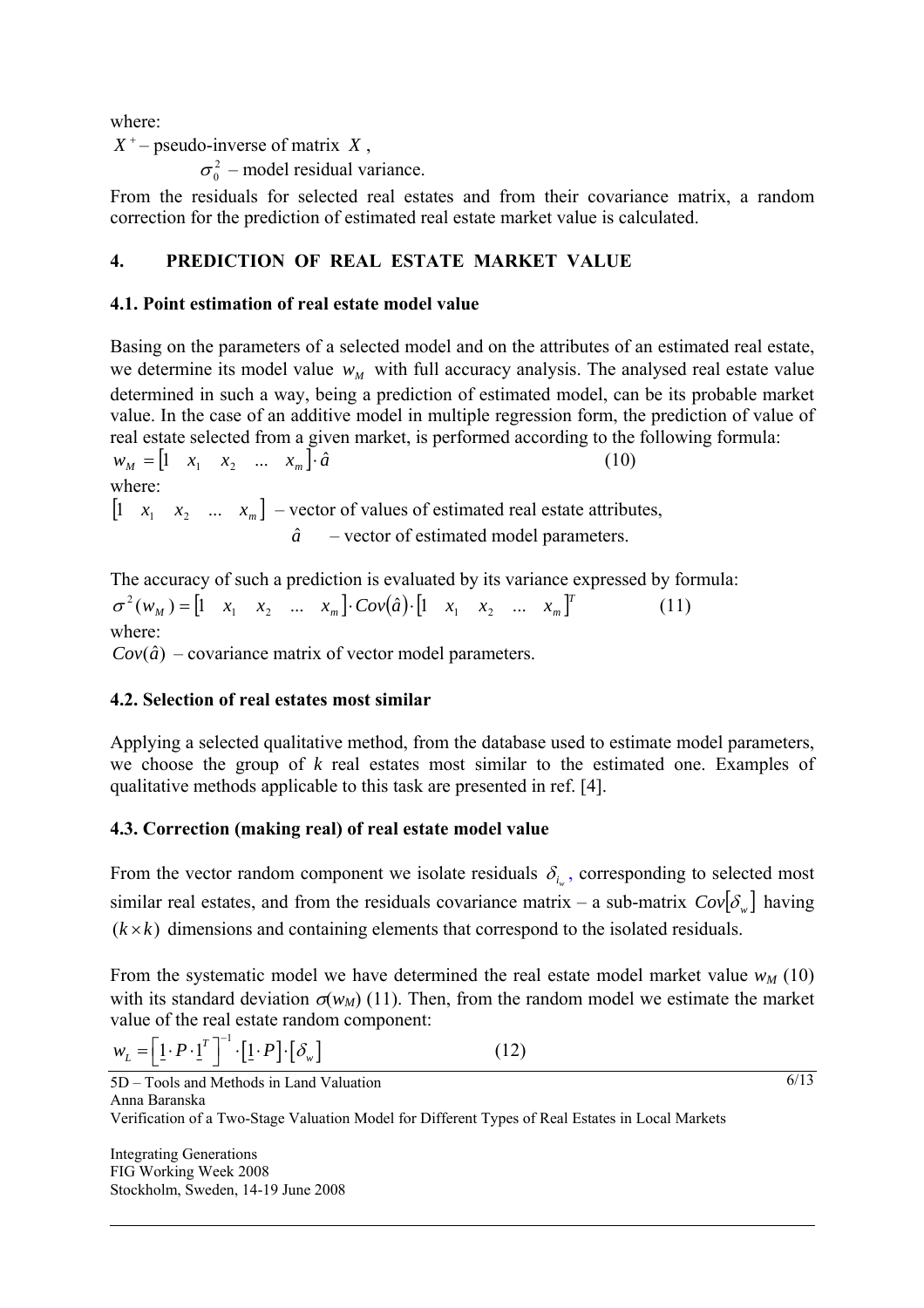where:

 $1 = \begin{bmatrix} 1 & 1 & \dots & 1 \end{bmatrix}$  – vector containing ones of dimensions  $(1 \times k)$ 

with the weight matrix being covariance matrix inverse:

$$
P = Cov^{-1} \big[ \delta_w \big] \tag{13}
$$

The standard deviation of the random component  $\sigma(w_L)$  is calculated according to the formula:

$$
\sigma^2(w_L) = \sigma_{0_w}^2 \cdot \left[ \underline{\mathbf{1}} \cdot P \cdot \underline{\mathbf{1}}^T \right]^{-1} \tag{14}
$$

where residual variance  $\sigma_{0_{w}}^{2}$  is calculated for the group of *k* selected real estates by formula:

$$
\hat{\sigma}_{0_w}^2 = \frac{\delta_w^T \cdot P \cdot \delta_w - w_L \cdot 1^T \cdot P \cdot \delta_w}{k - 1}
$$
\n(15)

The final, corrected market value of the estimated real estate is calculated as follows:

 $w_{M+L} = w_M + w_L$  (16) The addition of correction  $w_l$  to model value  $w_M$  makes the prediction of real estate value more precise by taking into consideration the data of the real estates most similar to the estimated one.

Between variances of prediction of a real estate market value, obtained from the model  $w_M$  as well as the prediction corrected with the random factor  $w_{M+L}$ , the following relation occurs:  $V(w_M) = V(w_{M+L}) + V(w_L)$  (17)

Then, a standard deviation of the final market value  $\sigma(w_{M+L})$  of a real estate can be calculated by formula:

$$
\sigma^2(w_{M+L}) = \sigma^2(w_M) - \sigma^2(w_L)
$$
\n<sup>(18)</sup>

From expression (18) we obtain the accuracy assessment of final prediction of real estate

value  $\sigma(w_{M+L})$ .

# **5. PRACTICAL IMPLEMENTATION OF TWO-STAGE MODEL**

Presented above proceeding algorithm was verified on many different local markets for different types of real estates. Every time it brought about improving the market value of the estimated real estate predicted by model, reducing its standard deviation and specifying its value by adding a correction.

In the tables below, are presented some of model estimation results in additive (linear in consideration of independent variables and parameters or in relation to the parameters only) and multiplicative form. We present the results of valuating a dwelling and an allotment in southeast Poland. Representative databases of 68÷100 real estates, gathered on different local markets, constituted preliminary data. Acquired information on transactions concern tree towns in Poland, diversified in respect of factors shaping the prices of real estates. Different valuation models – additive or multiplicative – have been used in particular cases.

Verification of a Two-Stage Valuation Model for Different Types of Real Estates in Local Markets

Integrating Generations FIG Working Week 2008 Stockholm, Sweden, 14-19 June 2008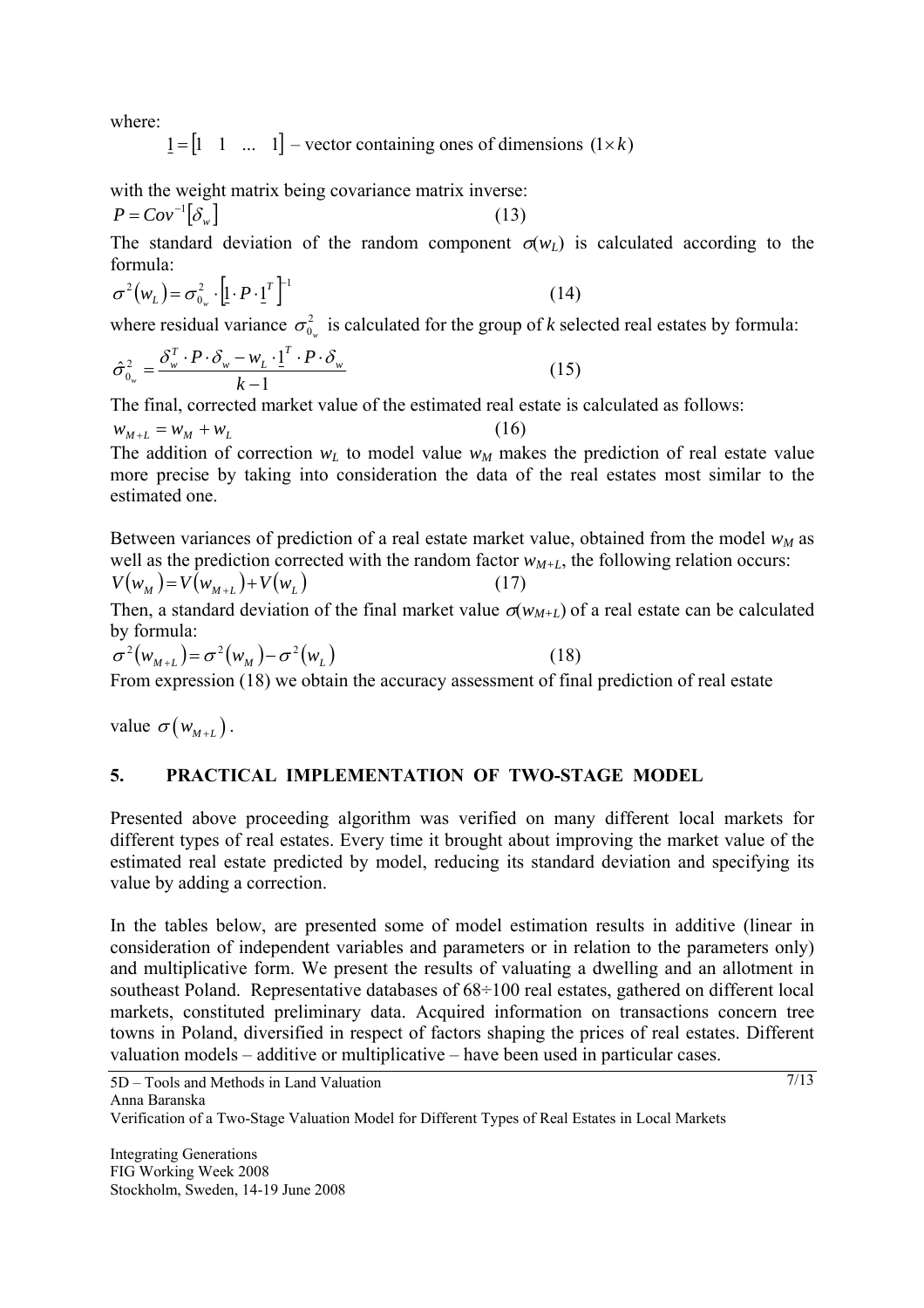## **5.1. Valuation of a dwelling real estate**

|                                 | additive linear model |         | multiplicative model |         |  |
|---------------------------------|-----------------------|---------|----------------------|---------|--|
|                                 | Wieliczka             | Rzeszów | Wieliczka            | Rzeszów |  |
|                                 | town                  | town    | town                 | town    |  |
| $\boldsymbol{n}$                | 92                    | 98      | 93                   | 100     |  |
| $\boldsymbol{u}$                | 11                    | 13      | 10                   | 13      |  |
| $\sigma_{\scriptscriptstyle 0}$ | 207,78                | 227,12  | 0,077                | 0,101   |  |
| $\bar{V}$                       | 0,08                  | 0,09    | 0,07                 | 0,09    |  |
| $R^2$                           | 0,89                  | 0,75    | 0,91                 | 0,73    |  |
| S                               | 0,60                  | 0,75    | 0,56                 | 0,67    |  |
| $a_0$                           | 752,176               | 2026,47 | 7,053                | 7,524   |  |
| $a_1$                           | 0,58                  | $-0,34$ | 0,61                 | $-0,27$ |  |
| $a_2$                           | 0,30                  | 0,33    | $-0,05$              | 0,35    |  |
| $a_3$                           | $-0,08$               | $-0,12$ | $-0,11$              | $-0,10$ |  |
| $a_4$                           | $-0,29$               | $-0,10$ | 0,00                 | $-0,12$ |  |
| a <sub>5</sub>                  | 0,66                  | 0,12    | 0,00                 | 0,13    |  |
| a <sub>6</sub>                  | $-0,30$               | $-0,49$ | 0,22                 | $-0,51$ |  |
| $a_7$                           | 0,08                  | 0,10    | 0,00                 | 0,13    |  |
| $a_8$                           | 0,21                  | 0,59    | 0,12                 | 0,59    |  |
| a <sub>9</sub>                  | 0,24                  | 0,56    | 0,06                 | 0,53    |  |
| $a_{10}$                        | 0,07                  | 0,36    |                      | 0,34    |  |
| $a_{11}$                        |                       | $-0,27$ |                      | $-0,26$ |  |
| $a_{12}$                        |                       | $-0,17$ |                      | $-0,12$ |  |

**Table 1.** Results of additive and multiplicative models estimation

where:

*n* – number of real estates in a database,

*u* – number of model estimated parameters,

 $\sigma_0$  – estimation standard error,

*V* – coefficient of variation,

 $R^2$  – coefficient of determination,

 *s* – fraction of model parameters statistically significant (bold type) in their total number,

 *ai* – model parameters.

We can see that the additive model in linear form is better for forecasting the market value in both towns, but both types of models are suitable enough to predict the market value of a dwelling in Wieliczka town and in Rzeszów town. However the fraction of model parameters statistically significant is not very high in every case.

Final valuation results for a dwelling in Wieliczka:

model in additive form:

| Model value of a real estate:          | $2919,64$ [zł/m <sup>2</sup> ] = | 799,90 [ $EUR/m2$ ] |
|----------------------------------------|----------------------------------|---------------------|
| Standard deviation of the model value: | $91,32$ [zł/m <sup>2</sup> ] =   | 25,02 [ $EUR/m^2$ ] |

5D – Tools and Methods in Land Valuation Anna Baranska

Verification of a Two-Stage Valuation Model for Different Types of Real Estates in Local Markets

Integrating Generations FIG Working Week 2008 Stockholm, Sweden, 14-19 June 2008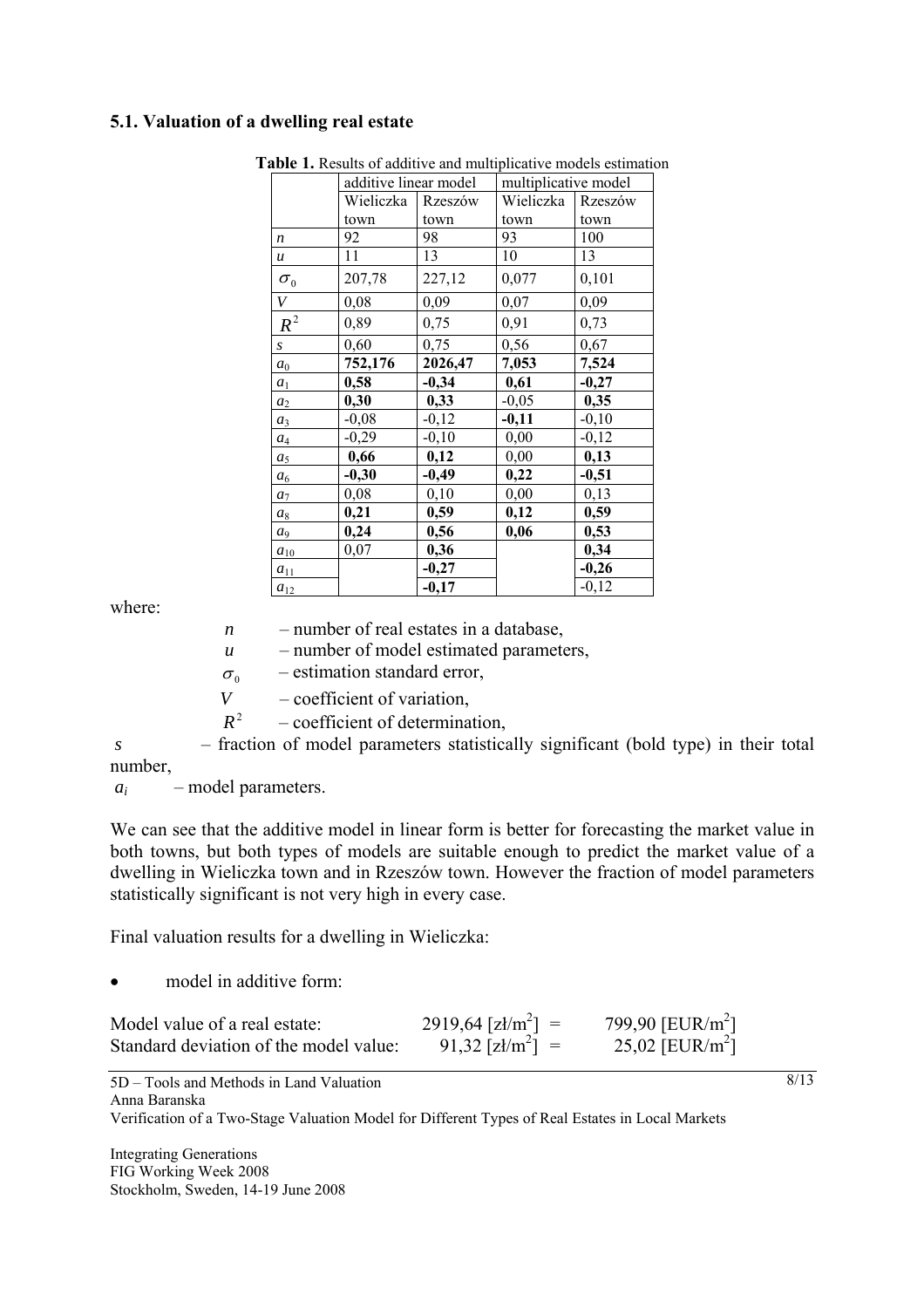| Random value:                                                            | $-96,89$ [zł/m <sup>2</sup> ] =  | $-26,54$ [EUR/m <sup>2</sup> ] |
|--------------------------------------------------------------------------|----------------------------------|--------------------------------|
| Standard deviation of the random value:                                  | $70,66$ [zł/m <sup>2</sup> ] =   | 19,36 [ $EUR/m2$ ]             |
| Final prediction of the market value:                                    | $2822.75$ [zł/m <sup>2</sup> ] = | 773,36 [EUR/m <sup>2</sup> ]   |
| Standard deviation of the final prediction: 57,85 [ $z\frac{1}{m^2}$ ] = |                                  | 15,85 [EUR/m <sup>2</sup> ]    |

model in multiplicative form:

| Model value of a real estate:                                              | $2779.97$ [zł/m <sup>2</sup> ] = | 761,64 [ $EUR/m^2$ ]           |
|----------------------------------------------------------------------------|----------------------------------|--------------------------------|
| Standard deviation of the model value:                                     | $78,45$ [zł/m <sup>2</sup> ] =   | 21,49 [EUR/m <sup>2</sup> ]    |
| Random value:                                                              | $-76,40$ [zł/m <sup>2</sup> ] =  | $-20.93$ [EUR/m <sup>2</sup> ] |
| Standard deviation of the random value:                                    | $42,40$ [zł/m <sup>2</sup> ] =   | 11,62 [EUR/m <sup>2</sup> ]    |
| Final prediction of the market value:                                      | $2703,57$ [zł/m <sup>2</sup> ] = | 740,70 [ $EUR/m2$ ]            |
| Standard deviation of the final prediction: $66,01$ [zł/m <sup>2</sup> ] = |                                  | 18,08 [ $EUR/m^2$ ]            |

Final valuation results for a dwelling in Rzeszów:

• model in additive form:

| Model value of a real estate:               | $1909,06$ [zł/m <sup>2</sup> ] = | 523,03 [EUR/m <sup>2</sup> ]   |
|---------------------------------------------|----------------------------------|--------------------------------|
| Standard deviation of the model value:      | $113,88$ [zł/m <sup>2</sup> ] =  | 31,20 [EUR/m <sup>2</sup> ]    |
| Random value:                               | $-115,31$ [zł/m <sup>2</sup> ] = | $-31,59$ [EUR/m <sup>2</sup> ] |
| Standard deviation of the random value:     | 61,78 [zł/m <sup>2</sup> ] =     | 16,93 [ $EUR/m^2$ ]            |
| Final prediction of the market value:       | $1793,75$ [zł/m <sup>2</sup> ] = | 491,44 [ $EUR/m2$ ]            |
| Standard deviation of the final prediction: | $95,66$ [zł/m <sup>2</sup> ] =   | 26,21 [ $EUR/m^2$ ]            |

• model in multiplicative form:

| Model value of a real estate:                                               | $1851,94$ [zł/m <sup>2</sup> ] = | 507,38 [EUR/m <sup>2</sup> ]   |
|-----------------------------------------------------------------------------|----------------------------------|--------------------------------|
| Standard deviation of the model value:                                      | $115.11$ [zł/m <sup>2</sup> ] =  | 31,54 [EUR/m <sup>2</sup> ]    |
| Random value:                                                               | $-112,73$ [zł/m <sup>2</sup> ] = | $-30,88$ [EUR/m <sup>2</sup> ] |
| Standard deviation of the random value:                                     | 53,92 [ $z1/m^2$ ] =             | 14,77 [ $EUR/m2$ ]             |
| Final prediction of the market value:                                       | $1739,21$ [zł/m <sup>2</sup> ] = | 476,50 [EUR/m <sup>2</sup> ]   |
| Standard deviation of the final prediction: $101,70$ [zł/m <sup>2</sup> ] = |                                  | 27,86 [ $EUR/m^2$ ]            |

where:

 $w_M$  – Model value of a real estate, calculated according to the formula (10),

 $\sigma(w_M)$  – Standard deviation of the model value (11),

 $w_l$  – Random value (12),

 $\sigma(w_i)$  – Standard deviation of the random value (14),

 $w_{M+L}$  – Final prediction of the market value (16),

 $\sigma(w_{M+L})$  – Standard deviation of the final prediction (18).

Verification of a Two-Stage Valuation Model for Different Types of Real Estates in Local Markets

Integrating Generations FIG Working Week 2008 Stockholm, Sweden, 14-19 June 2008

<sup>5</sup>D – Tools and Methods in Land Valuation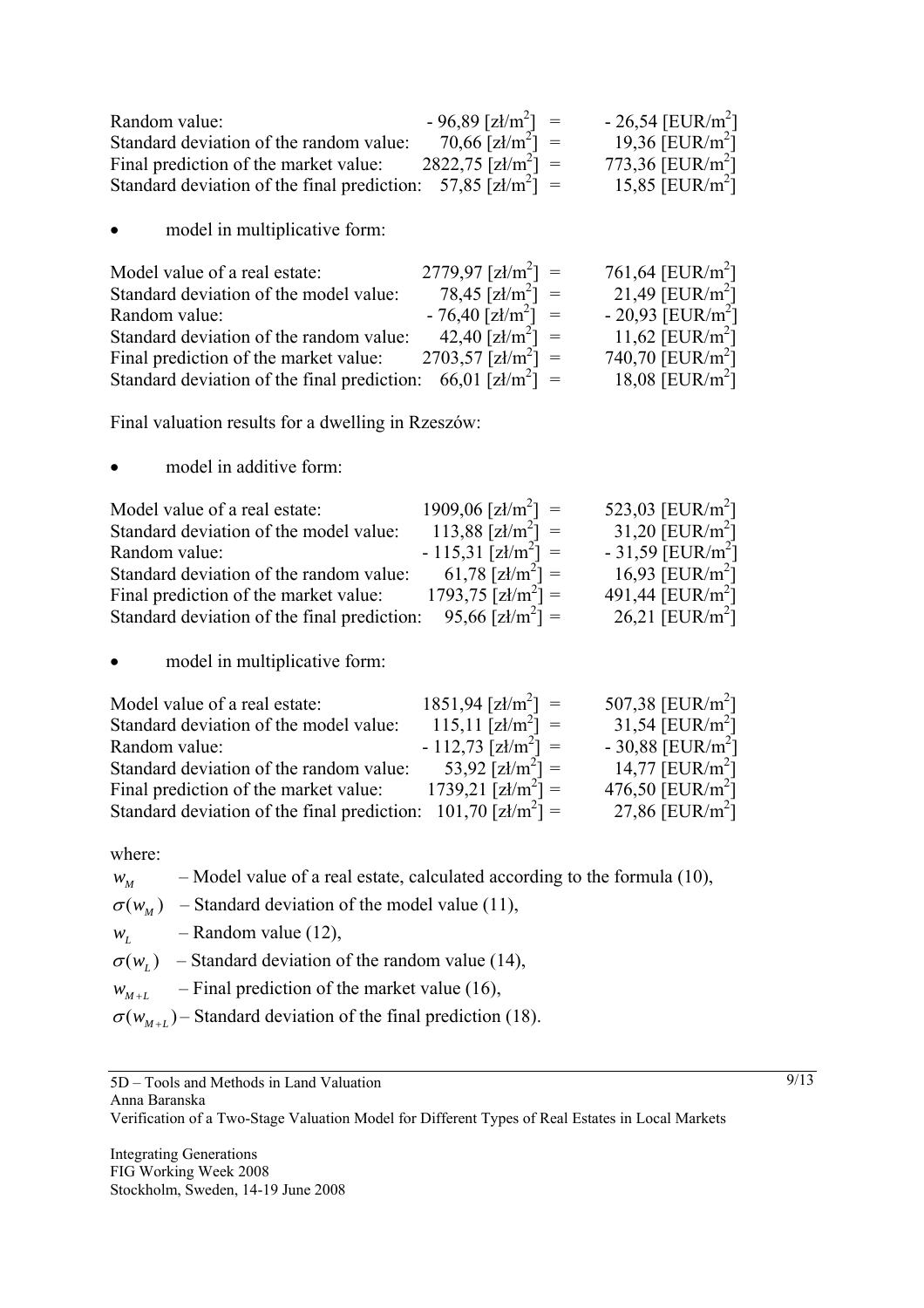## **5.2. Valuation of an agricultural real estate**

|                  | additive linear model |                  | additive non-linear model |
|------------------|-----------------------|------------------|---------------------------|
|                  | Zielonki town         |                  | Zielonki town             |
| $\boldsymbol{n}$ | 68                    | n                | 68                        |
| $\boldsymbol{u}$ | 6                     | $\boldsymbol{u}$ | 9                         |
| $\sigma_{0}$     | 22,77                 | $\sigma_{0}$     | 21,34                     |
| $R^2$            | 0,61                  | $R^2$            | 0,67                      |
| S                | 1,00                  | S                | 1,00                      |
| $a_0$            | 20,4937               | $a_0$            | 32,94                     |
| $a_1$            | $-2,24$               | $a_{11}$         | $-2,39$                   |
| a <sub>2</sub>   | 11,01                 | $a_{22}$         | 2,19                      |
| $a_3$            | 13,67                 | $a_{31}$         | 14,86                     |
| $a_4$            | 8,69                  | $a_{41}$         | $-11,49$                  |
| a <sub>5</sub>   | $-28,88$              | $a_{51}$         | 9,36                      |
|                  |                       | $a_{61}$         | $-30,77$                  |
|                  |                       | $a_{62}$         | 23,19                     |
|                  |                       | $a_{71}$         | $-39,65$                  |

**Table 2.** Results of linear and non-linear additive models estimation

where:

| n                 | - number of real estates in a database,                  |  |  |  |  |
|-------------------|----------------------------------------------------------|--|--|--|--|
| u                 | - number of model estimated parameters,                  |  |  |  |  |
| $\sigma_{\alpha}$ | - estimation standard error,                             |  |  |  |  |
| $R^2$             | - coefficient of determination,                          |  |  |  |  |
|                   | $\alpha$ 11 $\beta$ $\beta$ 11 $\gamma$ $\alpha$ $\beta$ |  |  |  |  |

 *s* – fraction of model parameters statistically significant (bold type) in their total number,

*ai* – model parameters.

In this case we can see that both types of models are suitable to predict the market value of an agricultural parcel in Zielonki commune, however the non-linear model is slightly better. It's worth noting that all of model parameters are statistically significant.

Final valuation results for an agricultural property in Zielonki:

• model in additive linear form (multiple regression):

| Model value of a real estate:               | $75,56$ [zł/m <sup>2</sup> ] = |                   | 20,70 [ $EUR/m^2$ ]          |
|---------------------------------------------|--------------------------------|-------------------|------------------------------|
| Standard deviation of the model value:      | 7,81 [ $\text{z1/m}^2$ ]       | $\equiv$          | 2,14 [EUR/m <sup>2</sup> ]   |
| Random value:                               | $0,00$ [zł/m <sup>2</sup> ]    | $=$               | $0,00$ [EUR/m <sup>2</sup> ] |
| Standard deviation of the random value:     | 3,91 [ $z1/m^2$ ]              | $=$               | 1,07 [ $EUR/m^2$ ]           |
| Final prediction of the market value:       | 75,56 [zł/m <sup>2</sup> ]     | $=$               | 20,70 [ $EUR/m^2$ ]          |
| Standard deviation of the final prediction: | 6,76 [zł/m <sup>2</sup> ]      | $\alpha = \alpha$ | 1,85 [EUR/m <sup>2</sup> ]   |

5D – Tools and Methods in Land Valuation

Anna Baranska

Verification of a Two-Stage Valuation Model for Different Types of Real Estates in Local Markets

Integrating Generations FIG Working Week 2008 Stockholm, Sweden, 14-19 June 2008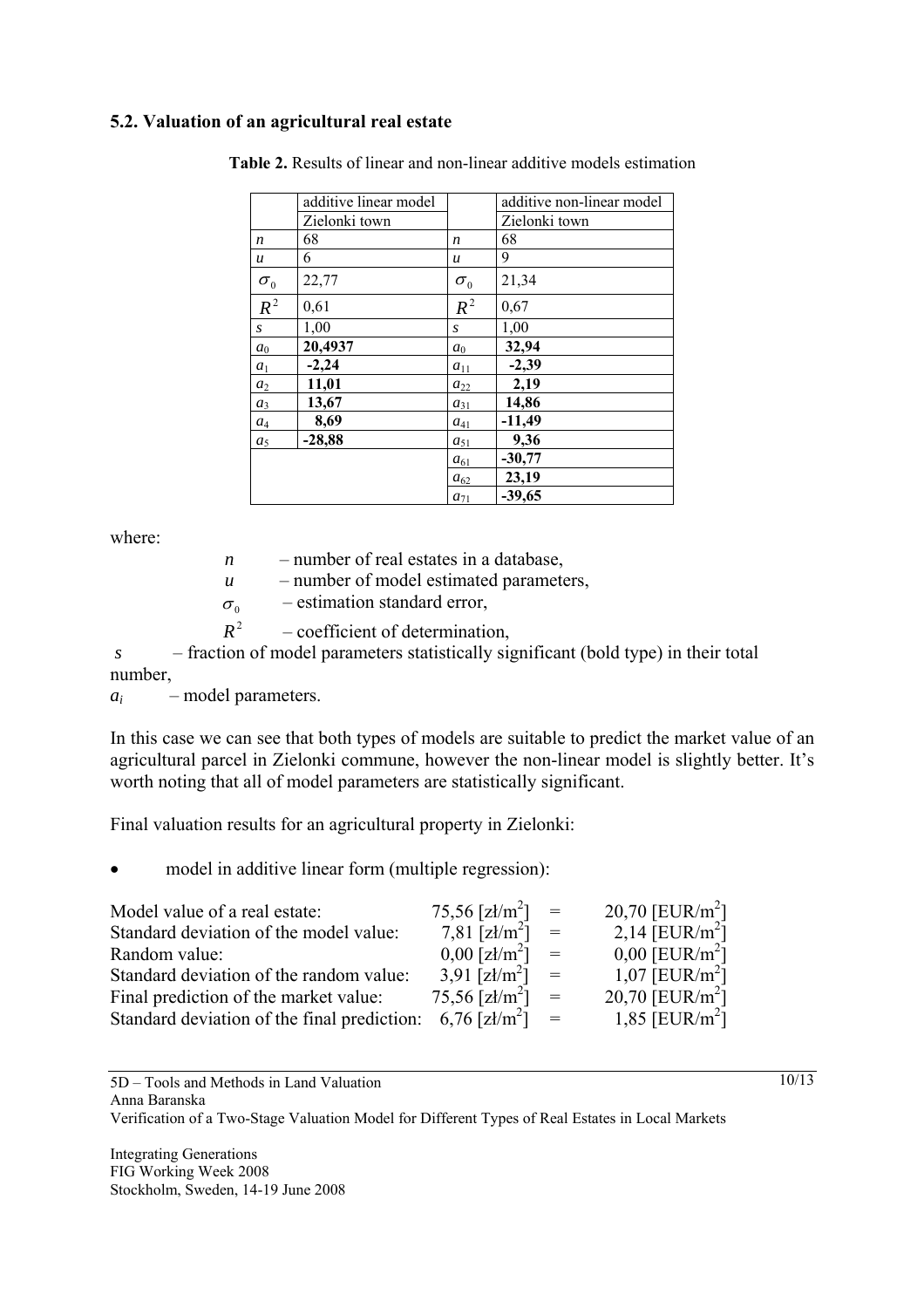| model in additive non-linear form (5a):<br>$\bullet$ |                                |                   |                             |
|------------------------------------------------------|--------------------------------|-------------------|-----------------------------|
| Model value of a real estate:                        | $74,73$ [zł/m <sup>2</sup> ] = |                   | 20,47 [ $EUR/m^2$ ]         |
| Standard deviation of the model value:               | $8,03$ [zł/m <sup>2</sup> ]    | $\alpha = \alpha$ | 2,20 [EUR/m <sup>2</sup> ]  |
| Random value:                                        | $5,44$ [zł/m <sup>2</sup> ] =  |                   | 1,49 [EUR/m <sup>2</sup> ]  |
| Standard deviation of the random value:              | $4,87$ [zł/m <sup>2</sup> ] =  |                   | 1,33 [EUR/m <sup>2</sup> ]  |
| Final prediction of the market value:                | $80,17$ [zł/m <sup>2</sup> ]   | $=$               | 21,96 [EUR/m <sup>2</sup> ] |
| Standard deviation of the final prediction:          | 6,38 [zł/m <sup>2</sup> ]      | $=$               | 1,75 [ $EUR/m^2$ ]          |

where:

- $w_M$  Model value of a real estate, calculated according to the equation (10),
- $\sigma(w_M)$  Standard deviation of the model value (11),
- $w_t$  Random value (12),
- $\sigma(w_i)$  Standard deviation of the random value (14),
- $w_{M+L}$  Final prediction of the market value (16),
- $\sigma(w_{M+L})$  Standard deviation of the final prediction (18).

On the basis of presented examples, we can see that in the case of all valuations, the standard deviation of the final prediction of the real estate value constitutes 2-10% of its altitude, being always minimum over a dozen percent less then the standard deviation of real estate predicted value got directly from the model. Then, the results achieved are considerably more precise than those obtained using only a function model.

#### **6. SUMMARY**

Presented two-stage valuation model aims to make more precise the real estate value determined using a valuation model well fitted to the local market and statistically verified. The advantage of the algorithm is the selection in a database of similar real estates, used to estimate parameters of a multidimensional function model, a group of real estates most similar to the valuated object and to employ them in "correcting" a model value of a real estate.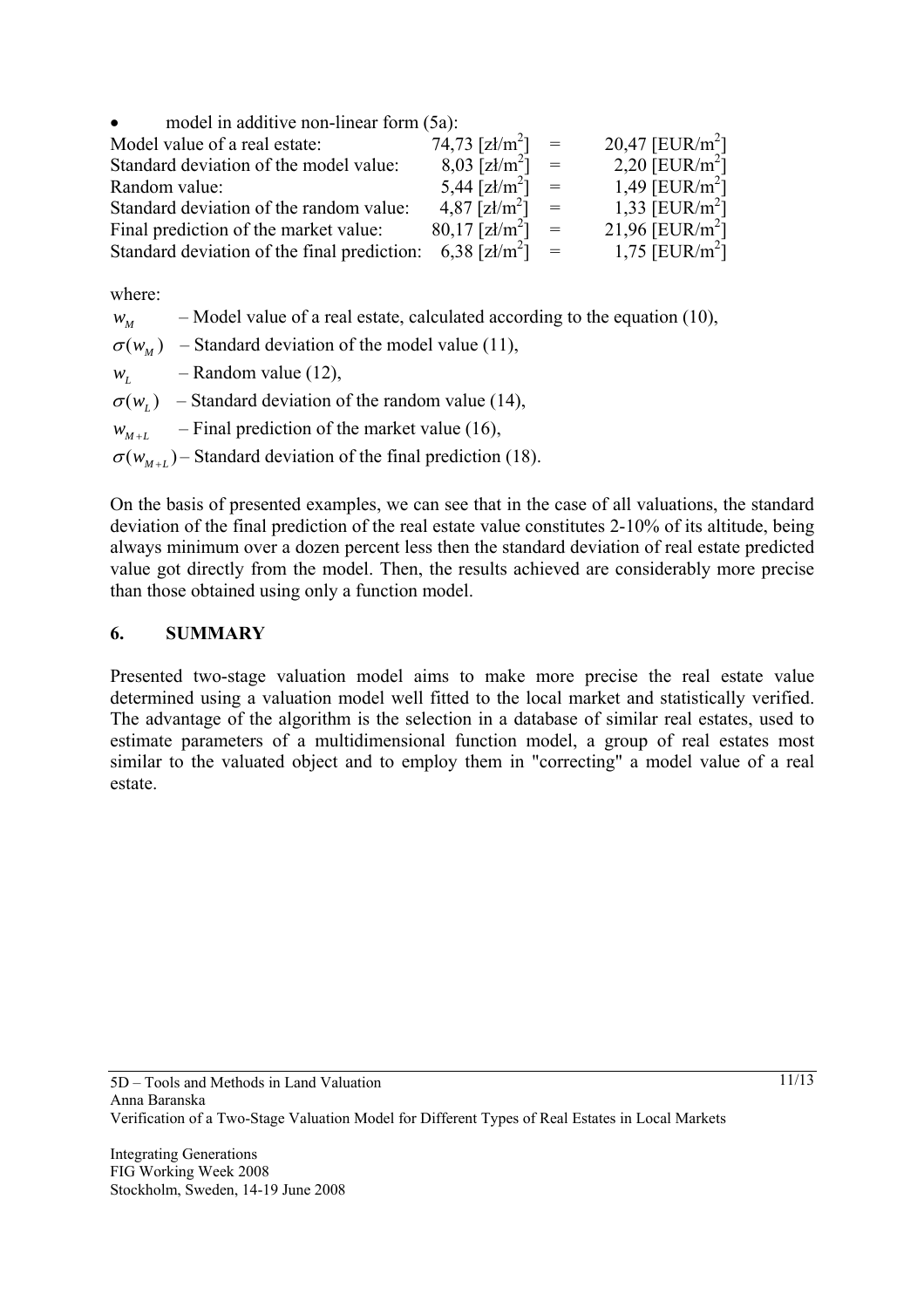## **REFERENCES**

[1] Adamczewski Z.: "Elementy modelowania matematycznego w wycenie nieruchomości Podejście porównawcze", Oficyna Wydawnicza Politechniki Warszawskiej, Warszawa, 2006

[2] Baranska A.: 2004 "Criteria of database quality appraisement and choice stochastic models in prediction of real estate market value", FIG Working Week 2004 and 27<sup>th</sup> General Assembly in Athens, Greece, 22 – 27 May 2004

[3] Baranska A.: 2006 "Estimation of parameters of multiplicative exponential function model for real estate market value prediction", XXIII FIG Congress "Shaping the Change", Munich, Germany, 8-13 October 2006

[4] Barańska A.: "Quality and quantity methods for estimating real estates", XX Jesienna Szkoła Geodezji im. Jacka Rejmana, Polanica Zdrój, Poland, 16-17 September 2007

[5] Baranska A.: 2007 "Statistical verification of real estate estimation models", FIG Working Week 2007 "Strategic Integration of Surveying Services", Hong Kong SAR, China, 13-17 May 2007

[6] Baranska A.: "Two-stage model for estimating real estates", The Polish Real Estate Scientific Society press, v. 15, no. 3-4, Olsztyn, 2007

[7] Baranska A., Luczak A.: "Comparing the results of function model estimation for the prediction of real estate market values in additive and multiplicative form", AGH University of science and technology press, Geomatics and Environmental Engineering, v.1, no.3, Cracow 2007

[8] Czaja J.: "Metody szacowania wartości rynkowej i katastralnej nieruchomości", Kraków, 2001

[9] Czaja J., Preweda E.: "Analiza statystyczna zmiennej losowej wielowymiarowej w aspekcie korelacji i predykcji", UWND AGH, Geodezja, t.2, Kraków 2000

[10] Radhakrishna Rao C.: "Modele liniowe statystyki matematycznej", PWN, Warszawa, 1982

## **BIOGRAPHICAL NOTES**

#### *Name***: Anna Baranska**

*Employment*: AGH University of Science and Technology in Krakow Poland (from 01.11.2003)

*Degree*: Philosophy Doctor of Geodetic Sciences (AGH Krakow, 12.06.2003)

*Study*: Doctor Study at the Faculty of Mining Surveying and Environment Engineering (AGH Krakow, 10.1998 – 06.2003)

*Degree*: Master of Geodetic Science, Specialization: Real Estate Administration (AGH Krakow, 23.06.2000)

*Study*: Master Study at the Faculty of Mining Surveying and Environment Engineering (AGH Krakow, 10.1995 – 06.2000)

*Degree*: Master of Mathematics, Specialization: Applied Mathematics (Jagiellonian University Krakow, 24.06.1996)

Anna Baranska

Verification of a Two-Stage Valuation Model for Different Types of Real Estates in Local Markets

Integrating Generations FIG Working Week 2008 Stockholm, Sweden, 14-19 June 2008

<sup>5</sup>D – Tools and Methods in Land Valuation